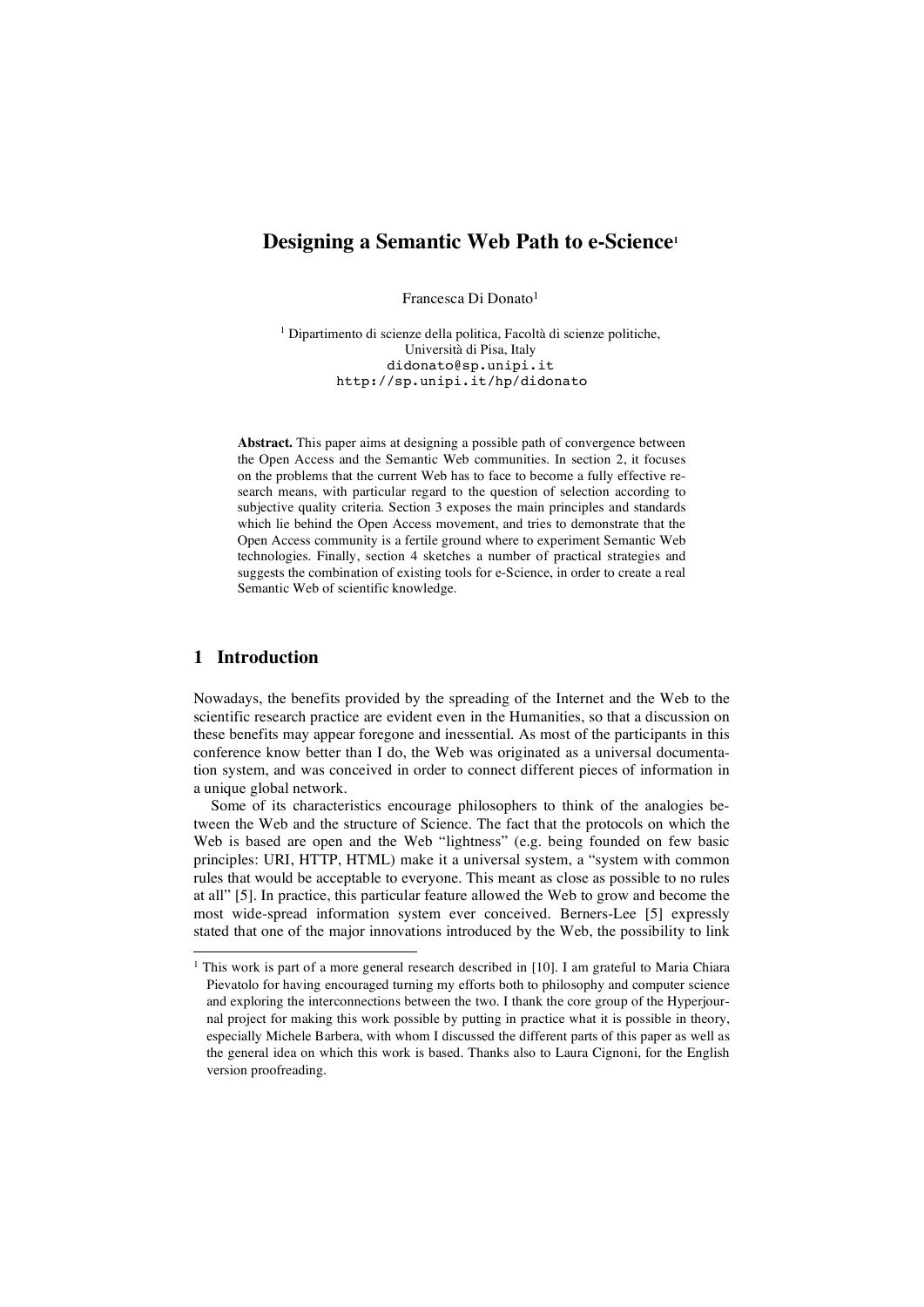everything to all, is exactly what scientists have done for centuries: "Tables of contents, indexes, bibliographies, and reference sections are hypertext links". Tim Berners-Lee anticipated the potential effect of links would have, while foreseeing that "suddenly scientists [could] escape from the sequential organization of each paper and bibliography, to pick and choose a path of references that served their own interest". The practical application of the philosophical principles that identify Science as an inter-connected and freely-accessible knowledge system, caused a rapid development of two fundamental elements of Science: the collaborative work and the degree of connections among elements of knowledge via the usage of citations.

However, there are also important differences between the Web and the structure of Science. Specifically, [4] posed the problem of information selection in accordance to quality criteria. The inventor of the Web identified in selection one of the main problems of the present Web, which has to be faced and solved. He made a distinction between the latter problem and the problem of "access". In fact, if "it is understood that a collection of works, such as a set of technical reports or a library, only includes articles reaching a certain standard, and some early dial-up information services similarly amassed information according to some quality criterion", and "some people miss that with the Web", nonetheless, it is important that "the Web itself doesn't try to promote a single notion of quality", while fostering "to carry … beauty and ugliness, honesty and lie". The fact that the Web holds many different kinds of information, and in particular that the information published on the Web has not been certified by the scientific community, raises a wall for the evolution of e-Science. Nonetheless, Tim Berners-Lee advocated this characteristic as one of the main principles on which the Web is built: being free from any form of centralized control able to prevent people from accessing the Web or adding to it. He clarified that the problem of quality should be solved without breaking an "architectonic"2 principle of the Web: its universality. A central authority that can judge on the quality of information and its intended audience can be very dangerous; furthermore, we must never forget that the "unimportant notes of today could be at the basis of revolutionary ideas in the future" [4]. Therefore, selection must be performed ex-post; the problem of selection according to quality criteria can be reformulated in terms of how to give the researcher the subjective perception of higher quality, while maintaining an open Web for people whose criteria are different.

## **2 Discussing Quality**

It is worth noticing that, in this way, Berners-Lee brings into question the concept of selection commonly accepted by scientists, an idea and a practice that is deeprooted in the scientific research process, and that has been in use since the Print claimed it as the research community medium, between the end of XVII and the beginning of XVIII century, as explained and discussed in [18]. The main point of Berners-Lee is that access has to precede selection. On the contrary, in the traditional

<sup>&</sup>lt;sup>2</sup> The use of the term "architectural" in this contest (see [3]) can be compared with those of Immanuel Kant in [20]. For a discussion of the latter, see [9].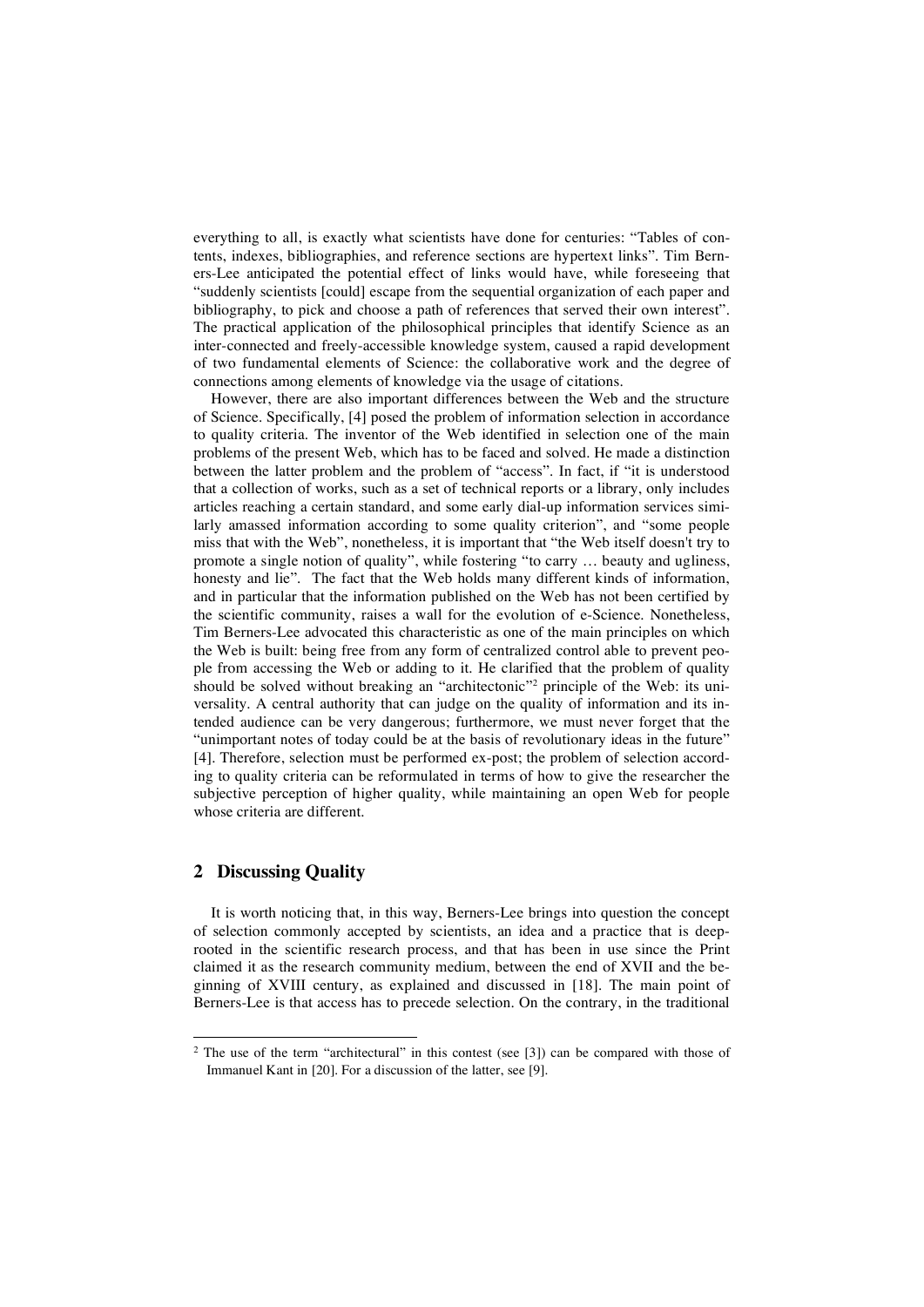publishing model of Science, selection comes before access. This point is not of little importance. The entire organization of Science, far from being a republic, is constituted and organized according to a consolidated system in which the selection of scientific results has a fundamental role (suffice it to think of the importance of publications for accessing positions in the Academy, career management, fund raising and so on). Therefore, Tim Berners-Lee's vision, if implemented, would be a real Copernican revolution in the domain of Science.

The problem of selecting information by quality criteria is linked to another problem faced by the Web users, especially scientists: on the Web it is difficult to find exactly what we are looking for. The benefits of being able to use powerful search engines such as Google are unquestionable. However, they do not help to find relevant information (in a strict meaning). Just adding more and more scientific content into the mass of searchable items, does not help either. Why is it so difficult to find relevant information? How can we face the problem?

As you know, the Semantic Web answers both questions, and provides the practical solutions to solve them. in brief, the problem is that the data on the Web continue to be non machine-readable; this problem can be faced by making a further distinction between "documents" and "data", the former being devoted to the human use, the latter to machine treatment. Before this problem can be solved, a pre-condition must be met: "For an international hypertext to be worthwhile, of course, many people would have to post information. The physicist would not find much on quarks, nor the art student on van Gogh, if many people and organizations did not make their information available in the first place" [5]. In the following section I will show the great improvements produced in this direction by the Open Access movement [36], whose tools are based on the Web and the Internet as well as on the free/open-source software philosophy and methodology. Furthermore, we will see that a solution to this point can lead, in a short time, to challenge the causal-relation direction between selection and access in the e-Science community, thus making a Semantic Web of scientific knowledge possible.

### **3 Open Access to Scientific Knowledge**

In the process of Science, collaboration seems to prevail on tendencies that aim at restricting access to knowledge. Guédon [15] describes the coexistence of this tension in scientists with a metaphor that compares the researcher with the schizophrenic personality of Stevenson's characters, Dr Jekyll and Mr. Hyde. A researcher as an author can be seen as a "Dr. Jekyll"; as a reader, he becomes "Mr. Hyde". The latter is mostly interested in communicating with her/his colleagues: (s)he wants to collect all useful information for her/his research, including informal messages and news; the former, who is involved in the production of scientific results and their publication, becomes one of the great paladins of property rights, and therefore (s)he is mainly concerned with citing the most relevant sources. However, the republic of Science, which nowadays includes the free-software as well as the Open Access movement, shows a common principle, known as "distributed intelligence". Moreover, thanks to the World Wide Web, the communication and publication phases, which had been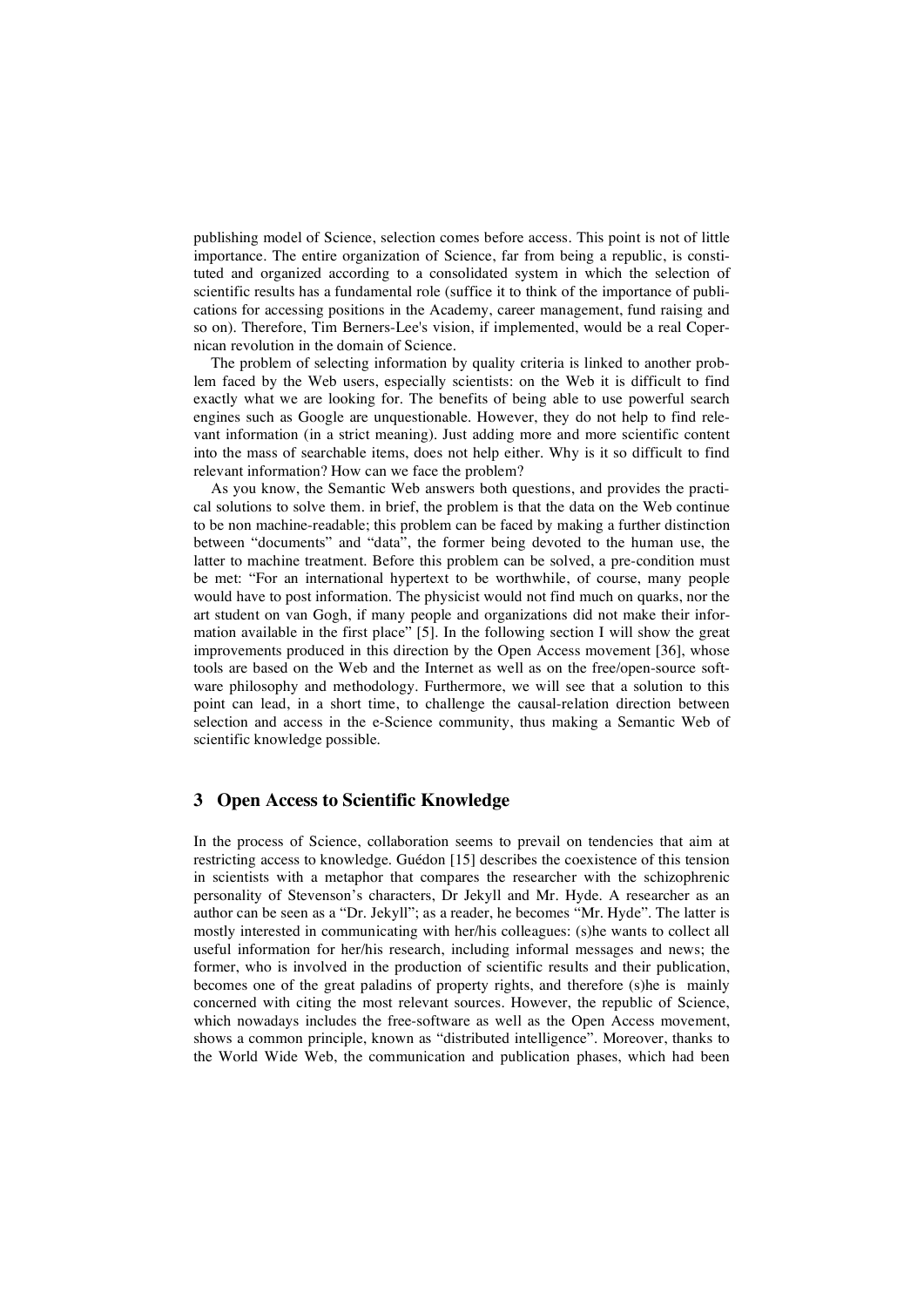separated by print, have been reconnected; and so the schizophrenic aspects of scientists can be conciliated.

Specifically, the e-Science movement was originated in 1991 and since then it has developed widely. This movement gave rise to a sheer amount of initiatives as well as to a set of standards subscribed by the scientific community and its stakeholders. All initiatives, standards and official declarations are now included under the umbrella of "Open Access".

### **3.1 OAI**

Since the creation of ArXiv, the high-energy physics repository installed [1] by Paul Ginsparg in 1991, which has now become an irreplaceable tool for physicists, has gone a very long way. In order to understand the significance of the innovation that took place in Los Alamos (arXiv is now run by Cornell), it is useful to briefly outline the history of Open Access. This will lead to a definition of Open Access. This history is of interest to my discourse because the spread of the Open Archives network and the Open Access movement makes it possible to climb the Semantic Web "layer cake" stair and therefore to experiment tools which, building on the lower layers, will make effective use of inference and trust. I will also discuss the recent technical evolutions that came to light during the OAI4 workshop [28] held in Geneva in October 2005. The goal of this discussion will be to put forward a possible path of convergence between Open Access and the Semantic Web communities.

I will briefly summarize the history between 1991-1999, claiming that the Los Alamos archive did not go unnoticed. On the contrary, similar initiatives in several institutions and in different scientific domains sprang up and proliferated. The rise of experiences like the one of Paul Ginsparg entangled researchers as well as librarians and computer scientists. The adoption of a interdisciplinary perspective led to an expansion of the movement, the need for a federative action being the result of the quick growth of open archives. The 1999 meeting in Santa Fe, known as the "Santa Fe Convention" [35] drove to design a technical and organizational framework in order to simplify the discovery of information archived in the distributed network of e-print repositories. The spirit that presided over the Santa Fe initiative is reminiscent of the spirit that conducted to the birth of the Web: optimize the ratio between results and technical constraints while laboring to keep the constraints as low as possible. The objective was to obtain some elements of interoperability that would allow any registered archive to be easily harvested through a common search instrument, without creating a new information system. This goal has been achieved. Librarians introduced the use of elements compatible with the OCLC ontology Dublin Core Metadata Set, and the results have been conveyed in the Open Archives Initiative (OAI)[30]. The purpose of OAI is well described in its mission statement: "The Open Archives Initiative develops and promotes interoperability standards that aim to facilitate the efficient dissemination of content. The Open Archives Initiative has its roots in an effort to enhance access to e-print archives as a means of increasing the availability of scholarly communication. [...] The fundamental technological framework and standards that are developing to support this work are, however, independent of both the type of content offered and the economic mechanisms surrounding that content, and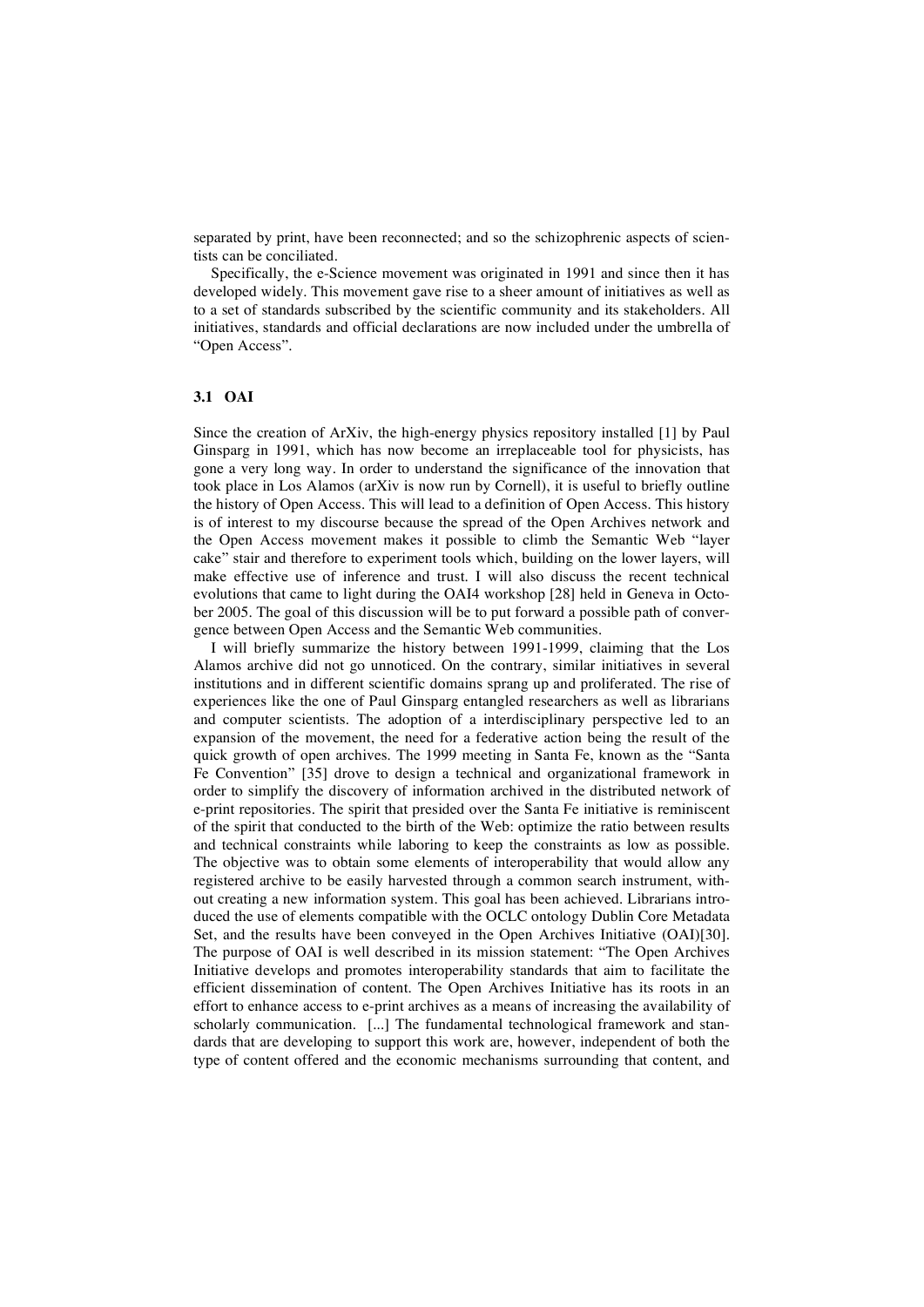promise to have much broader relevance in opening up access to a range of digital materials. As a result, the Open Archives Initiative is currently an organization and an effort explicitly in transition, and is committed to exploring and enabling this new and broader range of applications. As we gain greater knowledge of the scope of applicability of the underlying technology and standards being developed, and begin to understand the structure and culture of the various adopter communities, we expect that we will have to make continued evolutionary changes to both the mission and organization of the Open Archives Initiative" [32].

The birth of the protocol for metadata harvesting (OAI-PMH) [31] in 2001, which is today adopted by a wide federation of archives and journals, turned the early intentions into a well-established reality. The OAI-PMH protocol defines a metadatanegotiation interface between a data provider and a service provider. The OAI-PMH protocol allows to transfer metadata over HTTP. The protocol has a low-entry approach: it defines a minimal metadata set to be conveyed by a provider so that the provider can be OAI-PMH compliant; the minimum set of metadata is defined by the Unqualified Dublin Core Element Set. The message is encoded in XML. Once the compatibility is met, the protocol encourages data providers to expose metadata in more expressive and complete schemas than the Unqualified Dublin Core. This latter characteristic makes the protocol extensible.



**Fig. 1.** OAI-PMH structure-model

In this paper, I will focus on the nature of the transported data rather than on the low-level details of the protocol. The OAI-PMH has already demonstrated a high degree of reliability and scalability.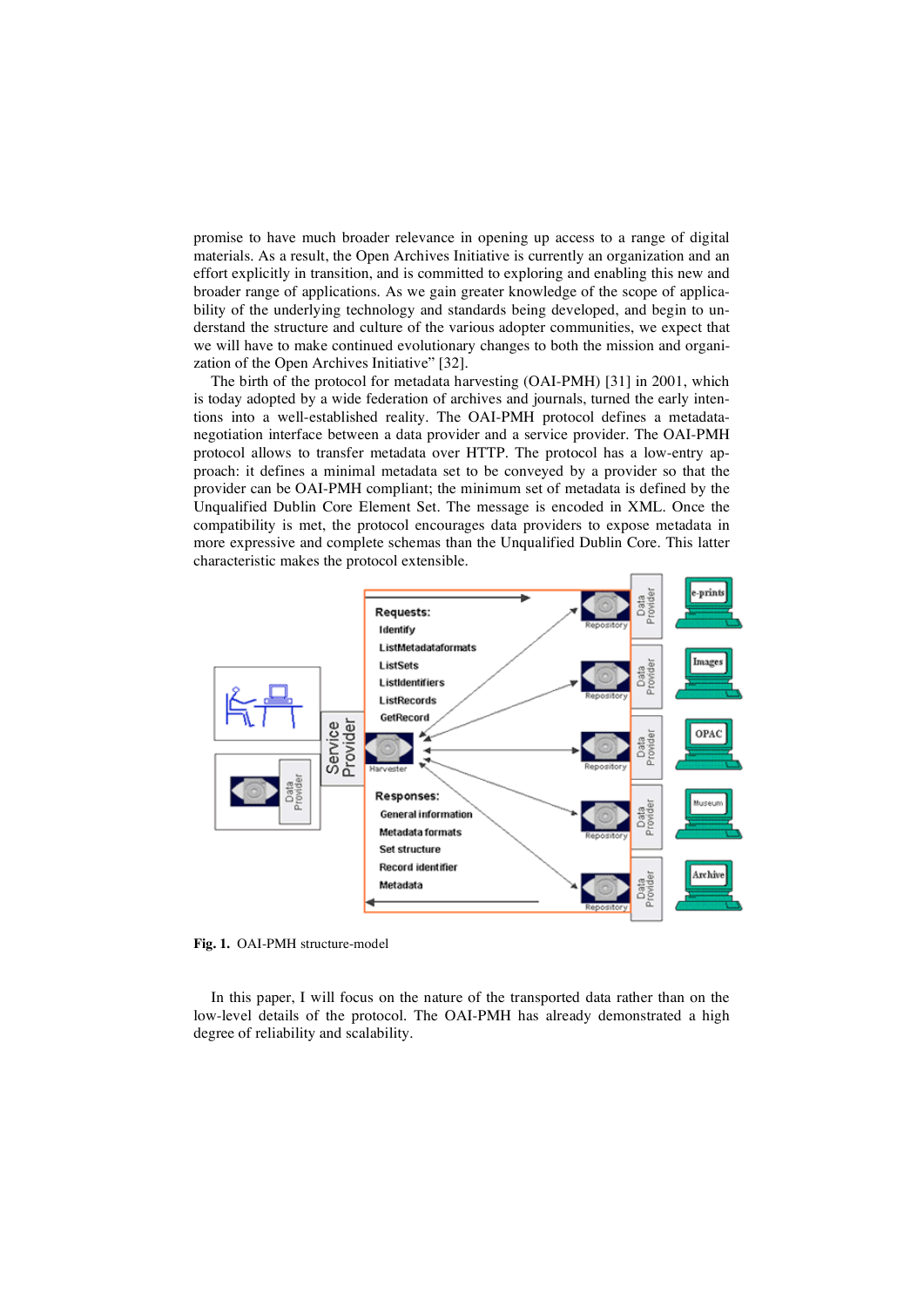#### **3.2 The spread of Open Access**

Since 2002, the OAI-PMH is now at its 2.0 version, which has become a stable interoperability framework [22]. Moreover, the critical mass of content deposited in the open repositories during the last four years has allowed Open Access to take great strides. I will outline the most important Open Access definition, which has been signed by many academic institutions. I will then expose what is brewing up from the technical point of view.

The Berlin Declaration on Open Access to Knowledge in the Sciences and Humanities [2] (2003) is based on the fact that "new possibilities of knowledge dissemination not only through the classical form but also and increasingly through the open access paradigm via the Internet have to be supported". Open Access is there defined as "a comprehensive source of human knowledge and cultural heritage that has been approved by the scientific community". It is the open space of e-Science. Moreover, the declaration states that "the future Web has to be sustainable, interactive, and transparent, in order to realize the vision of a global and accessible representation of knowledge". Therefore, both content and software tools must be openly accessible and compatible. This statement implies the adoption of adequate licensing policies. In fact, law acts as a regulator as well as a software code while permitting or denying access to scientific resources [23]. Therefore, Open Source Software and Open content need to be released under open licenses (such as GNU/GPL, BSD or Creative Commons). This is a necessary condition to have a critical mass of documents, and to treat them. The Berlin Declaration also provides a definition of Open Access Contribution, which includes "original scientific research results, raw data and metadata, source materials, digital representations of pictorial and graphical materials and scholarly multimedia material". An Open Access contribution must satisfy two conditions: the first concerns copyright issues; the second states that "a complete version of the work and all supplemental materials, including a copy of the permission [read: license], in an appropriate standard electronic format is deposited (and thus published) in at least one online repository using suitable technical standards (such as the Open Archive definitions [read: OAI-PMH]) that is supported and maintained by an academic institution, scholarly society, government agency, or other well established organization that seeks to enable open access, unrestricted distribution, interoperability, and long-term archiving." Note that open archiving grants access to documents. Here access goes before selection, the latter being to the responsibility of scientific journals, which perform peer reviewing.

In November 2005, the Berlin Declaration was signed by several institutions (including 63 out of the 75 Italian universities). These institutions officially pledged themselves to achieve Open Access to Scientific Knowledge. There is a growing interest towards alternatives to the traditional publishing paradigm. In fact, Open access provides a solution to a well-known problem for university Administrators and Librarians: the "serial price crises"3, which is outside the scope of this work. However, the adoption of copyleft licenses is growing and these strategies are beginning to bear fruit. On September 2005, UNESCO adopted Amendments to the Draft Programme and Budget for 2006-2007 that have the effect of endorsing Open Access

<sup>&</sup>lt;sup>3</sup> On the "serial price crisis", see [15].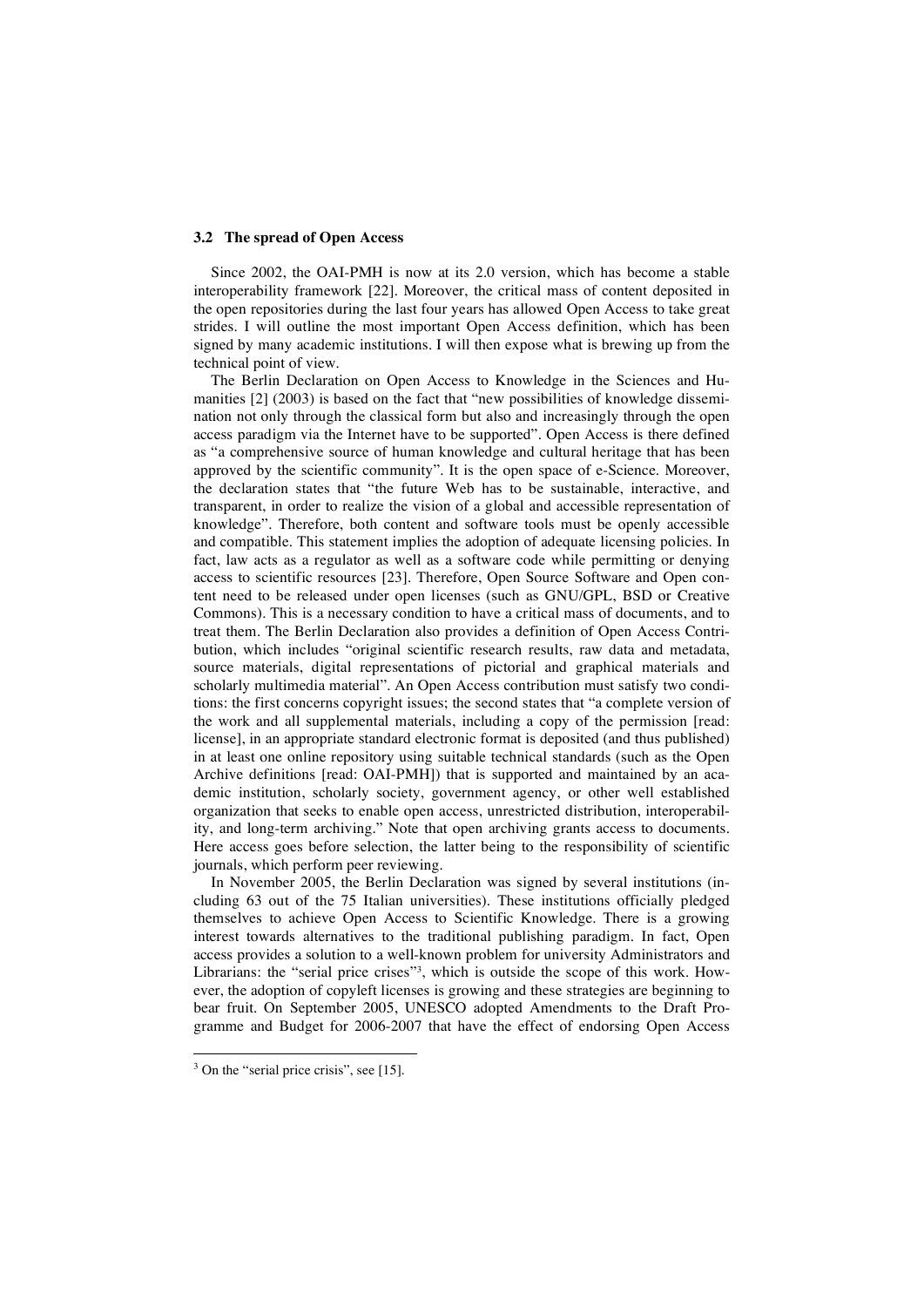[39]. Coherently with its principles, all information and sources concerning Open Access declarations, resolutions and initiatives are freely accessible on the Web.

Nowadays [28], research groups located in Los Alamos and Cornell which are leading the development of standards for interoperability affirm that, on this basis, it is possible to develop new tools for e-research and e-publishing: "Pre-print repositories have seen a significant increase in use over the past fifteen years across multiple research domains. Researchers are beginning to develop applications capable of using these repositories to assist the scientific community above and beyond the pure dissemination of information." [34]

### **4 Designing a Semantic Web path to e-Science**

There are several experiences devoted to the construction of tools using OAI-PMH compliant repositories to assist the scientific community above and beyond the pure dissemination of information. In this part I will summarize and discuss some tools based on OAI, which have been proposed by Peter Murray-Rust, Marko Rodriguez, Johan Bollen and Herbert Van de Sompel. These tools can serve as a source of inspiration for the OAI and the Semantic Web communities in order to implement a Semantic Web of Science.

#### **4.1 Extraction of Hidden Semantics from Scientific Journal Articles**

Let me remind that the communication model adopted by the scientific community is strongly focused on publications. On-line digital publication is becoming more and more common; nevertheless, the assessment of scientific production depends on quantitative criteria relying on the concepts of "journal" and of "article". As a matter of fact, the article is the core object on which the whole system in based (specifically for fund raising and career management). Therefore, e-publishing models are still, more or less, a mere reproduction of the traditional publishing paradigm.

In some scientific domains (especially in STM) raw data are firstly obtained from experiments, then processed by researchers and, finally, turned into articles, which are published in journals. Raw data, which are normally at the basis of the results published in article form, are not published and remain in laboratory hard-disks. But primary sources are a necessary complement to literature circulating under the form of textual articles, and the limited availability of raw data is an obstacle to Science development. In fact, it makes the basic practice of Science (i.e. starting from the existing results in order to produce new scientific one) really arduous and complex. The scientific progress has its roots in knowledge reuse. The raw data (or primary sources), which can be used by machines, are the foundations on which researchers can extract and derive new, unanticipated information and knowledge. Thus, limitations in the re-usability of data (such as the ones deriving from semantic depriving which takes place during the traditional publication process), bounds the evolutionary power of knowledge. This argument aims at showing the inappropriateness of the document (intended as human-readable information) in order to convey information.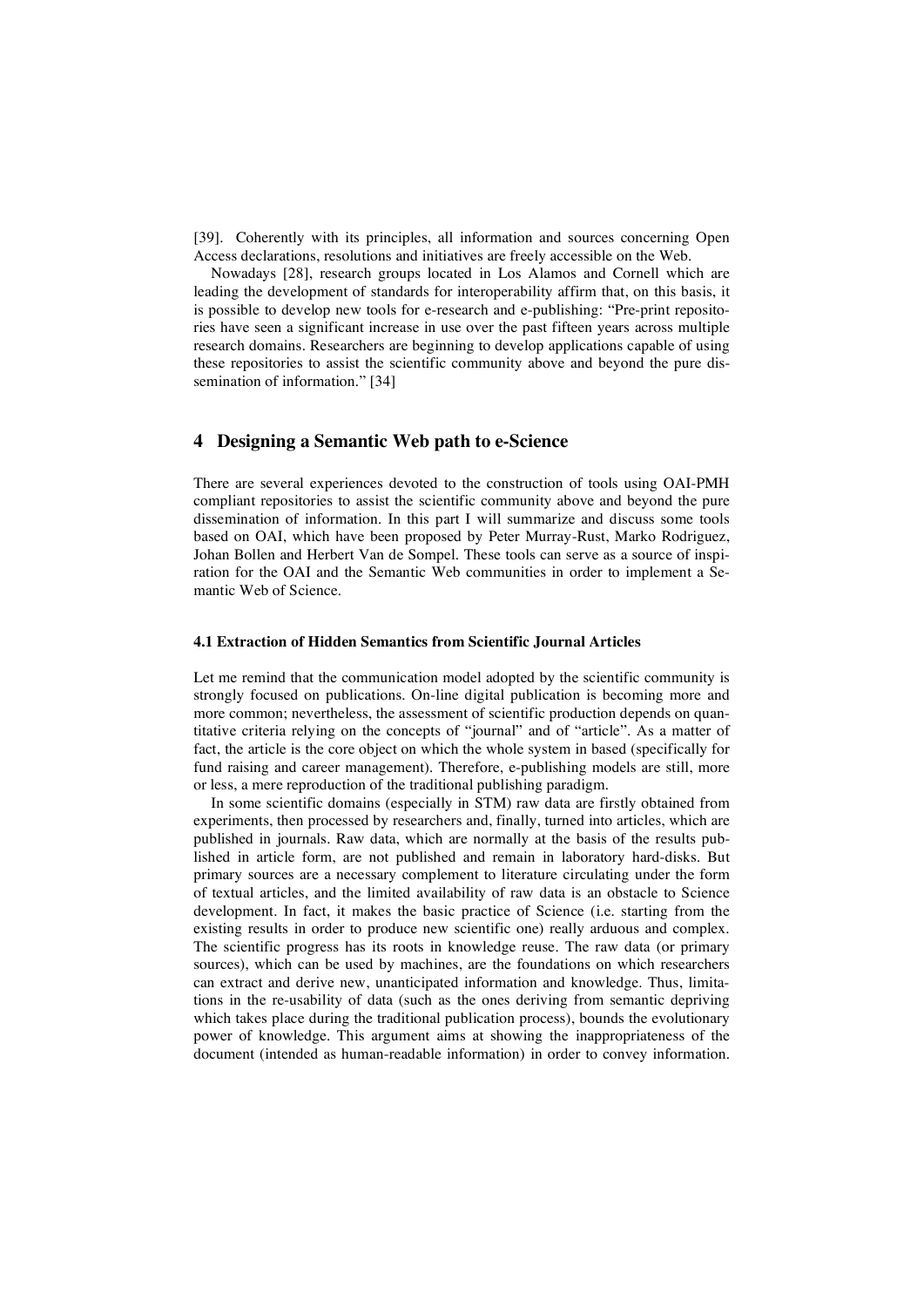The problem is that during the process, which starts from the experiment and ends in the article, a lot of information is lost. This happens both in the traditional and in the digital publishing process.

There are two possible ways to overcome the semantics loss, due to the use of documents as the unique form of conveying scientific information: the first is to publish documents which are both human- and machine-readable; the second consists in extracting hidden semantics contained in human-readable documents. While the former strategy eradicates the problem at its root, the latter is a mere workaround. In any case, the latter strategy does not only permit to subvert completely the basis of the current scientific communication system. Thus, the extraction of hidden semantics can be considered as a first move towards the evolution of a communication system that was conceived in XVIII century. That system did not change for centuries, but has now become unable to respond to the changed needs of the scientific community.

Murray-Rust [25] shows how to use the extraction of hidden semantics inside the Chemistry community. NesC [26] and Oscar [33] are text analyzers applying heuristics in order to identify text portions whose semantics can be coupled to a domain ontology. Such ontology, although not formalized, is widely subscribed inside the Chemistry community (molecule names, chemical reactions, and their properties). Once the text-portions have been identified and made unambiguous, they are assigned a unique identifier [37]. Furthermore, Oscar e NesC are able to apply reasoning rules and to perform actions such as either correcting errors present in the document which have not been found by the (human) reviewer, or using identifiers to collect more metadata from different sources on the Web and visualize them to the reader. Unfortunately, both tools lack a function, allowing to serialize metadata in RDF and then to re-publish the extracted semantics. We are now not far from Bush's predictions while anticipating the birth of a "new profession of trail blazers, those who find delight in the task of establishing useful trails through the enormous mass of the common record" [8]. According to Bush's vision, the inheritance from the master would become the entire scaffolding by which they were erected. In Bush's example, "the chemist, struggling with the synthesis of an organic compound, has all the chemical literature before him in his laboratory, with trails following the analogies of compounds, and side trails to their physical and chemical behavior". As a matter of fact, as it is possible to demonstrate starting from Murray-Rust's experience, nowadays we are able to go beyond the possibilities anticipated by Bush's vision. While having at disposal a function, which makes the data extracted with NesC and Oscar expressible in RDF, such tools could allow to embed explicit machine-readable semantics inside humanreadable documents. This can be done even after the document has been published, using the RDF text-encoding model exposed by Tummarello and Morbidoni [38].

Similar systems can be initially implemented for all those disciplines where domain ontologies can be formalized easily. Then, we could start implementing similar tools for the Humanities<sup>4</sup>, a research domain where the fuzzy nature of the semantics and a missing agreement on ontologies make this enterprise much more arduous.

<sup>&</sup>lt;sup>4</sup> In digital Humanities, primary sources are represented by reproduction of manuscripts, works of art or craft. The secondary sources represented by translations, interpretations, editions and similar works play a twofold role within the Humanities: they are, as usual, the preferred way of disseminating knowledge but they also often take the place of primary sources (e.g.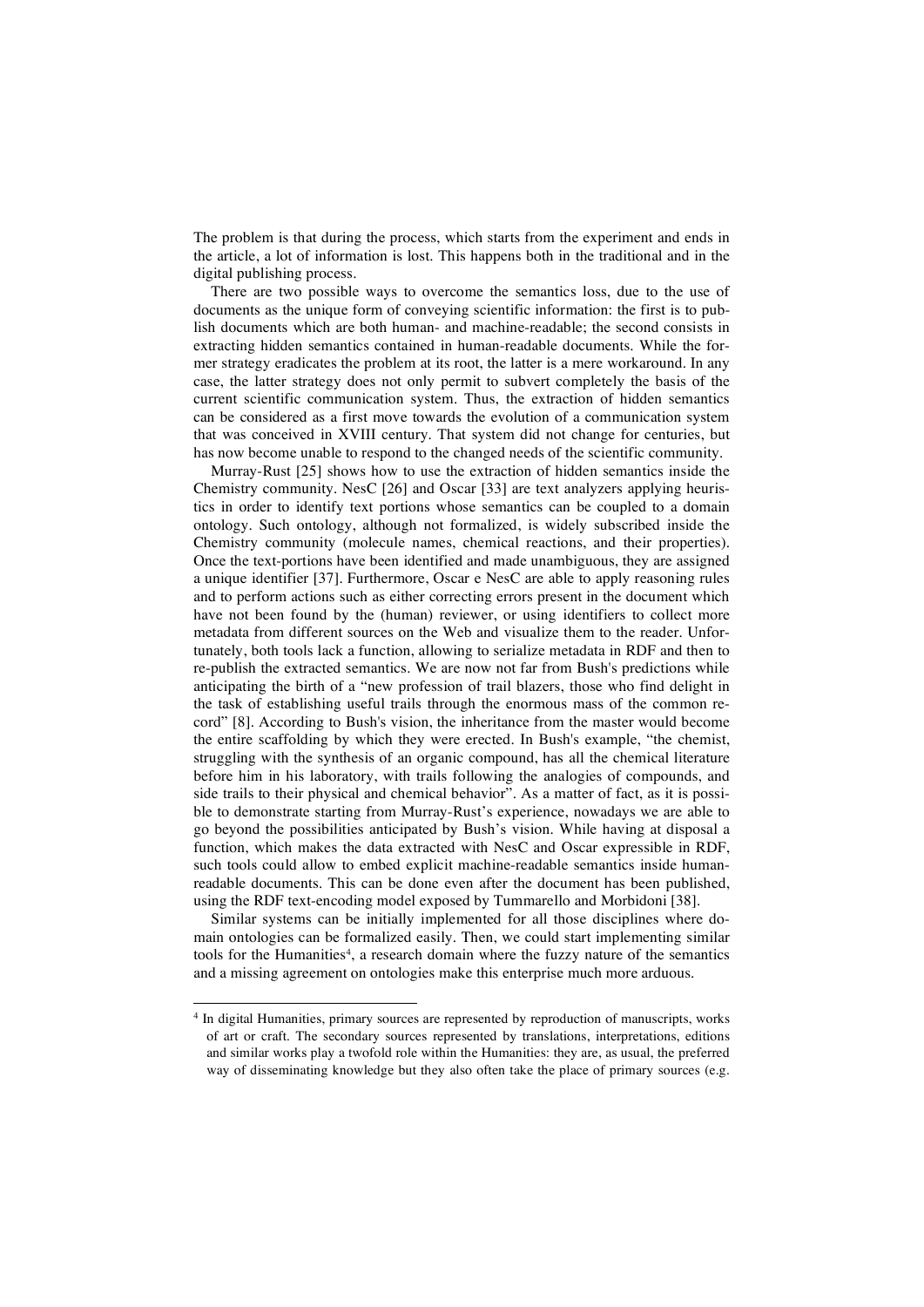#### **4.2 On Quality, again. Suggesting a Convergent Path between Semantic Web and Open Access Communities**

The core issue of the works discussed in this paper is selection, i.e. evaluation of Science. Rodriguez [34] sketches a deconstructed publishing model in which peerreviewing is mediated by a OAI-PMH service. A social network is used to select potential reviewers to a manuscript and to weight the influence on each reviewer participating in the evaluation. In [34], peer reviewing is performed after a paper has been archived in an open repository. The assessment system that is based on the concept of Impact Factor, in particular, is more frequently recognized as an obstacle to the universality of the scientific communication paradigm. IF is one of the possible impact measures, not necessary the most representative [12; 16; 24; 27]. In fact, IF is calculated on an arbitrary set of scientific journals (named "core journals") which do not represent the global scientific production [14, 17]. Building on these premises, Bollen [7] suggests to consider an impact factor which a) is to be calculated from both usage data and citation data (not only from the latter); b) would be calculated by metrics based on the topological structure of the existing journal network (of citations and usage, i.e. downloading). These metrics, known as "social network analysis", allow to obtain more significant impact measures, which consider the topological position of a journal inside the network instead of being based only on the number of citations received. After having noticed the stakeholders' interest in these new models, and once these models have been experimented inside a close organization such as Los Alamos National Laboratories (LANL), it will be extremely interesting to apply those metrics in a wider context whose boundaries are not defined a priori. According to this objective, Semantic Web tools such as RDF and OWL seem to be the most natural solutions. It is outside the scope of this work to discuss the nature of the connections between social networks, the Semantic Web and trust, these issues being fully exposed by Golbeck [13]. It suffices to say that a combination of these elements in a unique methodology can lead to a complete revolution of the existing communication process of scientific publication. It can pave the way to a semantic Web of Science, able to provide scientists with high-quality contents without enforcing a single quality notion.

The experiences and proposals outlined here lead to identify the intents of the Open Access community as a specific sub-set of those of the Semantic Web. Unfortunately, although there is compatibility between the architectonic models proposed by the two communities, there are also technological incompatibilities, which could be easily solved by increasing the degree of interaction between the two communities. Projects such as World Wide Molecular Matrix [40] and HyperJournal [18] could create a bridge between the two communities, thus demonstrating in practice the synergies deriving from the convergence of Semantic web and Open Access communities. In parenthesis, it is appropriate to add that Tim Berners-Lee's attention on Open

-

The critique of a philosophical text is written on the basis of a translation instead of on the basis of the original work). As much of the research in the Humanities originally lacks connections with its original primary sources, the ability of identifying links a posteriori becomes even more important and can highlight mistakes in the formulated theories as well as lead to new unanticipated discoveries.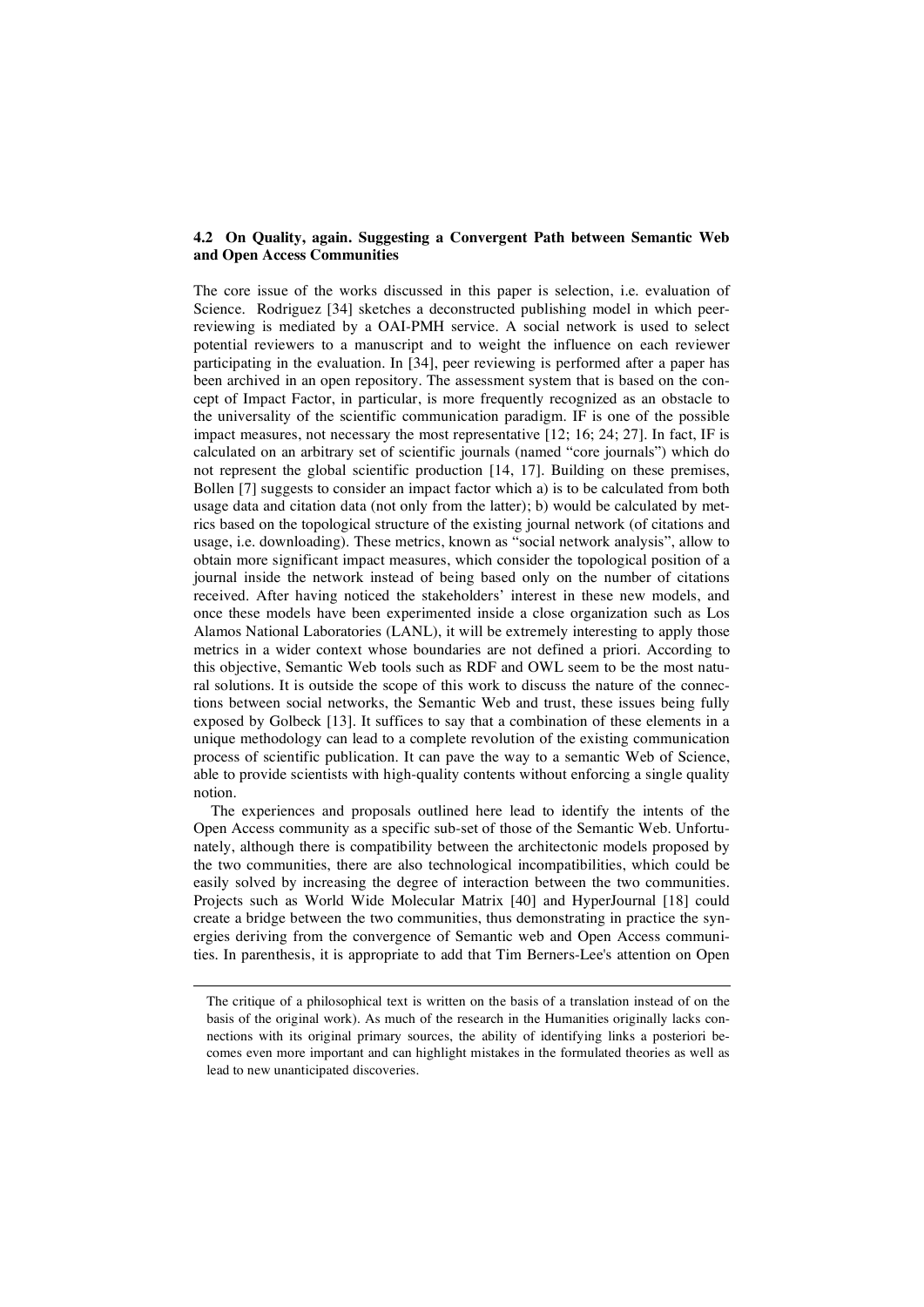Access in the last months has let us hope in a possible convergence of both communities towards a common strategy.

HyperJournal is today the only open source journal publishing application, which is based on RDF storage and using RDF encoded metadata. Besides being compliant with the OAI-PMH specifications, HyperJournal also offers different and semantically richer means for expressing metadata. These extended semantics annotations are obtained using RDF to encode metadata and using ontologies (expressed in OWL) such as FOAF, DC and SKOS. The employment of RDF instead of plain XML helps to overcome at least one order of problems: firstly, XML and its Schemas only enable to express loose constraints; this is the reason why service providers are often forced to treat the harvested data in a "data provider specific" fashion. Secondly, a conceptual encoding tree can correspond to many XML serializations; this means that, independent of the degree of detail given in a Schema, XML does not discourage ambiguous semantic description. Although the efforts of the OAI community to increase interoperability between digital archives have been extremely fruitful, they presently face the risk of remaining bound into a "close" system. If they do not join the Semantic Web, the potential of applying trust metrics and inference rules on a virtually unlimited dataset (the whole Web), will be lost. Hence, even if the usage of non OAI complaint interfaces is not a good practice, experimenting different approaches could help to identify the limitations of the current OAI-PMH, especially those deriving from the usage of XML to encode metadata. For these reasons, the future steps of HyperJournal development will be geared towards the inclusion of tools similar to those presented in this section.

#### **5 Conclusions**

The Open Access community has made it possible to invert the direction of the causal-relation between selection and access, which has been a characteristic of the scientific communication model for three centuries. The achievement of this fundamental result now permits to rethink the concept of selection in itself. The practical experimentation of new models for selection (e.g. the development of tools such as those described before) paves the way of a convergent path between the Open Access and the Semantic Web communities. OAI already provides a sheer amount of data, and in e-Science the demand of functions typical of the Semantic Web, such as reasoning and trust, is high. Therefore, Open Access and in a broader sense the whole Scholar community can be an excellent environment in which to begin the development of a real Semantic Web of Science. The ability of the user to combine different selection perspectives, and the possibility to apply criteria of others (either individuals or groups), may then cause a user-driven revolution, a Copernican revolution for e-Science.

#### **References**

1. ArXiv.org e-Print archive. <http://arxiv.org/>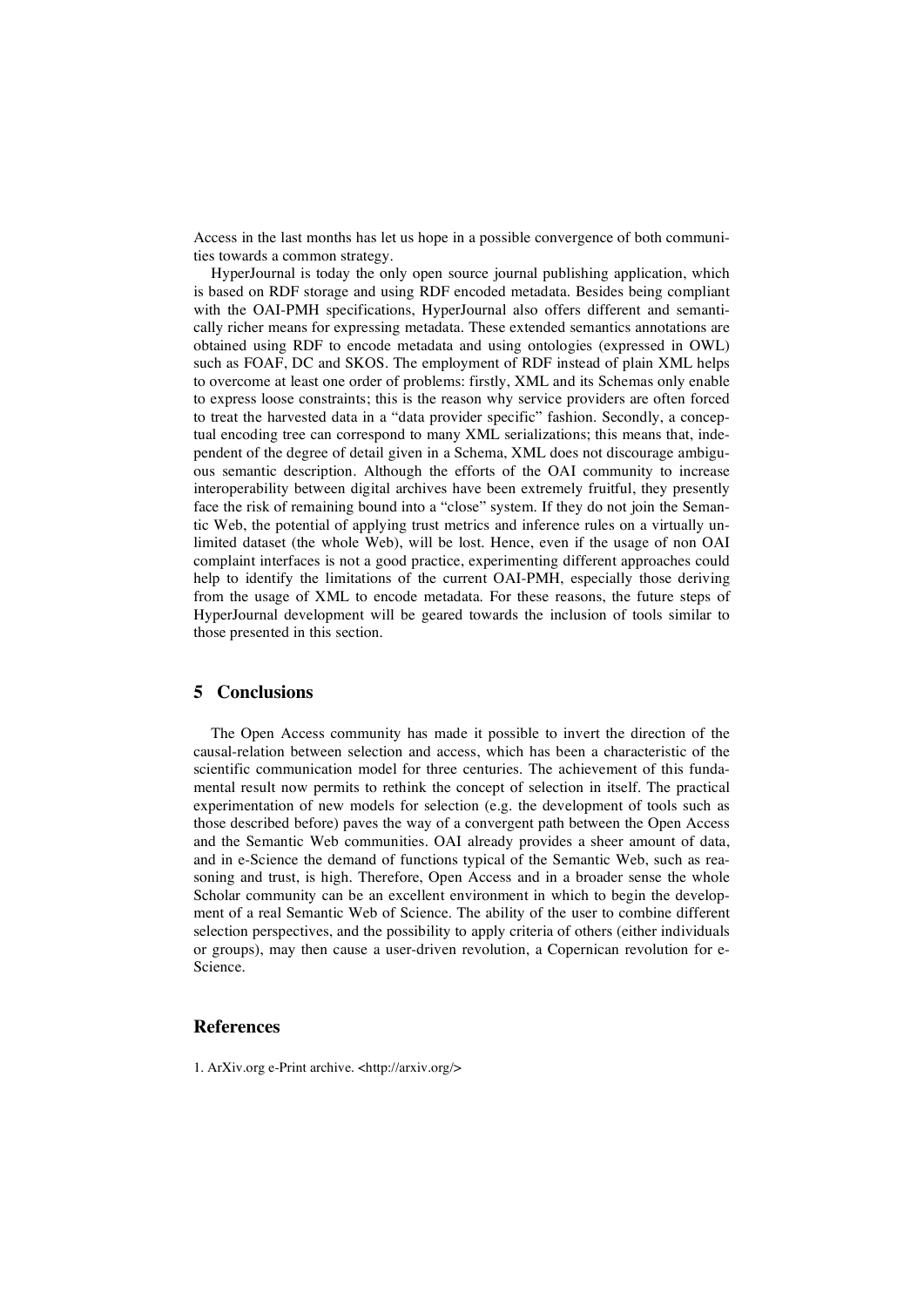- 2. Berlin Declaration on Open Access to Knowledge in the Sciences and Humanities. <http://www.zim.mpg.de/openaccess-berlin/berlindeclaration.html> (2003)
- 3. Berners-Lee, T.: Design Issues. Architectural and philosophical points. <http://www.w3.org/DesignIssues/>(1990-2005)
- 4. Berners-Lee, T.: The World Wide Web Past, Present and Future. Japan Prize 2002, Commemorative lecture. <http://www.w3.org/2002/04/Japan/Lecture.html> (2002)
- 5. Berners-Lee, T.: Weaving the Web. The original design and ultimate destiny of the World Wide Web by its inventor, Harper, San Francisco (1999)
- 6. Tim Berners-Lee on Open Access. See: <http://www.earlham.edu/~peters/fos/2005\_08\_28\_fosblogarchive.html> (2005)
- 7. Bollen, J., Van de Sompel, H., Smith, J., Luce, R.: Towards alternative metrics of journal impact: a comparison of dowload and citation data. Information Processing & Management. Preprint at <http://arxiv.org/abs/cs.DL/0503007>(2005).
- 8. Bush, V.: As we may think. The Atlantic Monthly. 176 1 (1945) 101-108. <http://www.ps.uni-sb.de/~duchier/pub/vbush/vbush.shtml>
- 9. Di Donato, F.: Conoscenza e pubblicità del sapere. Le condizioni della repubblica scientifica a partire dall'Architettonica della ragion pura di Kant, Bollettino telematico di filosofia politica. On-line journal of political philosophy. <http://bfp.sp.unipi.it/dida/arch/>(2005)
- 10. Di Donato, F.: Conoscenza e scienza. Le condizioni della repubblica scientifica. Una pista di ricerca in evoluzione. <http://bfp.sp.unipi.it/~didonato/ovre/>
- 11. Dublin Core Metadata Element Set (2005). <http://dublincore.org/documents/dces/>
- 12. Egghe, L.: Mathematical relations between impact factors and average number of citations. Information Processing and Management. 24-5 (1998) 567–576
- 13. Golbeck, J.: Computing and Applying Trust in Web-Based Social Networks, Ph.D. Dissertation from the University of Maryland, College Park.
	- <http://trust.mindswap.org/papers/GolbeckDissertation.pdf> (2005)
- 14. Groote, S. L. D., & Dorsch, J. L.: Online journals: impact on print journal usage. Bul l. Med. Libr. Assoc., 89-4 (2001)
- 15. Guédon, J-C: In Oldenburg Long Shadow: Librarians, Research Scientists, Publishers, and the Control of Scientific Publishing, ARL Proceedings. <http://www.arl.org/arl/proceedings/138/guedon.html> (2001)
- 16. Harnad, S., Carr, L., Brody, T., & Oppenheim, C.: Mandated online RAE CVs linked to university eprint archives: Enhancing UK research impact and assessment. Ariadne 35 (2003)
- 17. Harter, S. P., & Nisonger, T. E.: ISI's impact factor as misnomer: a proposed new measure to assess journal impact. Journal of the American Society for Information Science, 48-12 (1997) 1146-1148.
- 18. HyperJournal. Open Publishing Made Easy! <http://www.hjournal.org>
- 19. Johns, A.: The Nature of the Book: Print and Knowledge in the Making. University of Chicago Press. Chicago (1998)
- 20. Kant I. : Architektonic der reinen Vernunft, in Kritik der reinen Vernunft. <http://www.gutenberg.org/etext/6342>
- 21. Lagoze, C., Van de Sompel, H: The Open Archives Initiative: Building a low-barrier interoperability framework (2001). Draft of accepted submission to JCDL2001.
- 22. Lagoze, C., Van de Sompel, H., Nelson, M., Warner, S.: The Open Archives Initiative Protocol for Metadata Harvesting, v.2.0 (2002)
- <http://www.openarchives.org/OAI/2.0/openarchivesprotocol.htm>
- 23. Lessig, L.: Code and other laws of cyberspace. <http://www.code-is-law.org/> (1999-2005)
- 24. Lewison, G.: Researchers and users perceptions of the relative standing of biomedical papers in different journals. Scientometrics 2 (2002) 229–240
- 25. Murray-Rust, P.: Open Access and the Chemical Semantic Web, ACS Spring Mtg. <http://wwmm.ch.cam.ac.uk/presentations/acs2005> (2005)